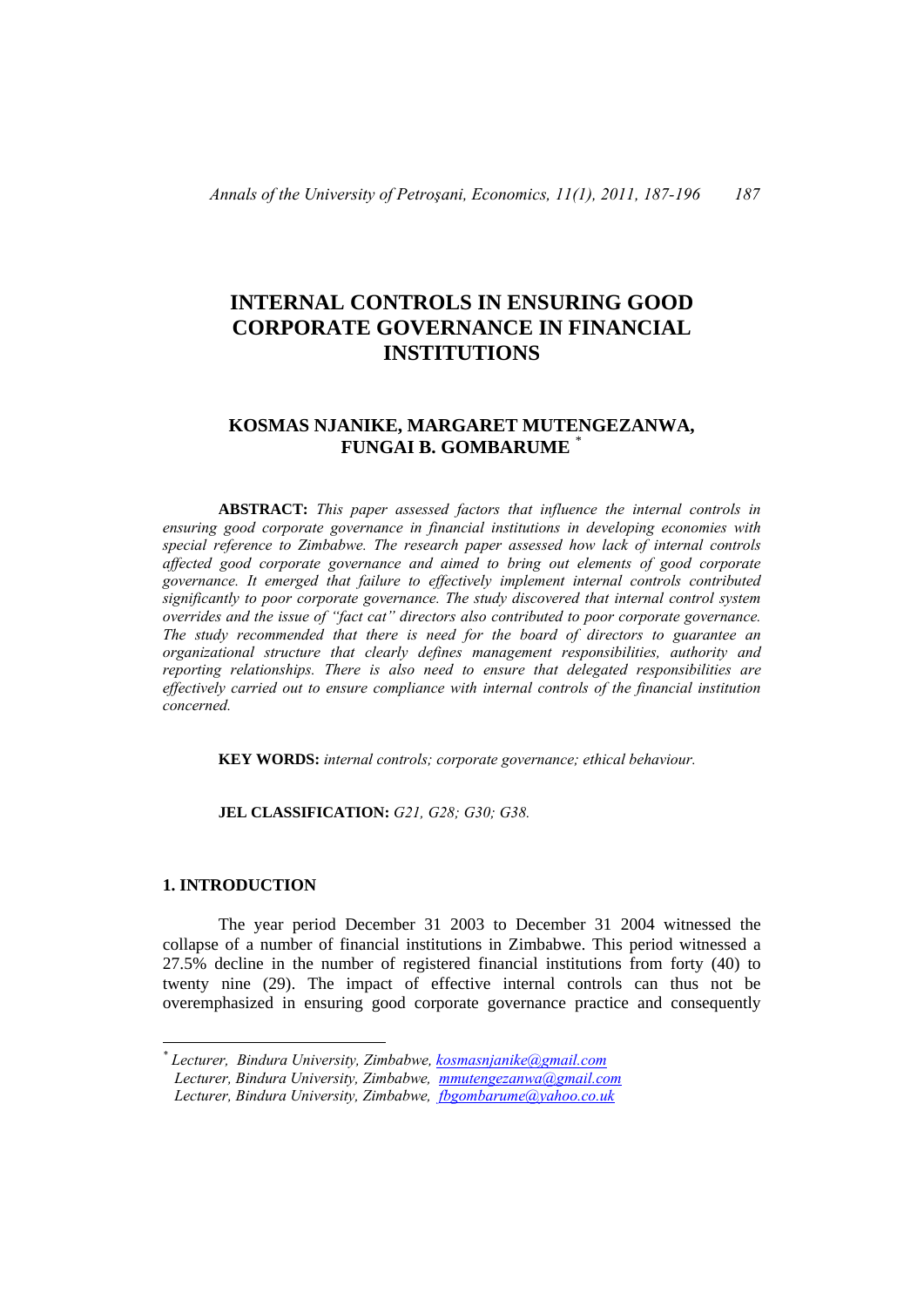survival of financial institutions. The main cause of this crisis has been blamed on ineffective internal controls that would be used in measuring the compliance levels of managers in the day to day running of the financial institutions by the board. When one speaks of management it is essentially speaking of internal controls. Laxity of implementing effective internal controls, greedy and in some instances poor or lack of board supervision emerged as contributors to poor corporate governance in many financial institutions.

 The study is set to clarify how ineffective internal controls contribute to lack of good corporate governance. The research defines internal controls and corporate governance structures and shows how the relationship can contribute towards improved operational procedures. Cartwright (1999) asserted that effective internal control is a tool that enhances good access to capital and ensures sustainability. Cartwright argued that effective internal controls also provide a moral compass that guides leaders and staff when faced with ethical dilemmas making it the foundation and building block upon which good corporate governance is built and sustained. He indicates that effective internal controls demand an oversight by senior management and board members, and this oversight should be accompanied by unquestionable commitment to the programme by the two leadership groups, with their behaviour being exemplary providing the 'tone at the top'. This is so because ethical behaviour of firm's leaders has a strong impact on the ethical behaviour of its employees.

#### **2. RESEARCH QUESTIONS**

The paper thus strives to give answers to the following questions:

- How has internal control systems been effective in the Zimbabwean banking sector?
- How can efficient internal controls be implemented to promote corporate governance?

#### **3. METHODOLOGY**

 A qualitative research design was used to assess internal controls in ensuring good corporate governance in financial institutions. Data was gathered through document review, questionnaires and structured interviews to clarify hanging issues in interviews. Targeted respondents included Chief Executive Officers (CEOs), managers from different levels from 8 commercial banks and 2 building societies. A total of ten (10) questionnaires and nine (9) interviews were used. The questionnaire had twelve (12) questions designed for the company secretaries, managers and CEOs from those banks so that they would not have any difficulty in responding to the questions. The questionnaire was divided into three (3) parts that is; part A which had two (2) questions constituting the respondent profile; part B with two (2) questions that formed the administrative section where the research was obtaining information about the financial institution and; finally part C formed the main body from which the crucial data for the research was obtained. Document review was also used to obtain much data as possible for a comprehensive, detailed and informed analysis of the study. The research is a study designed to explore the problems bedevilling the effectiveness of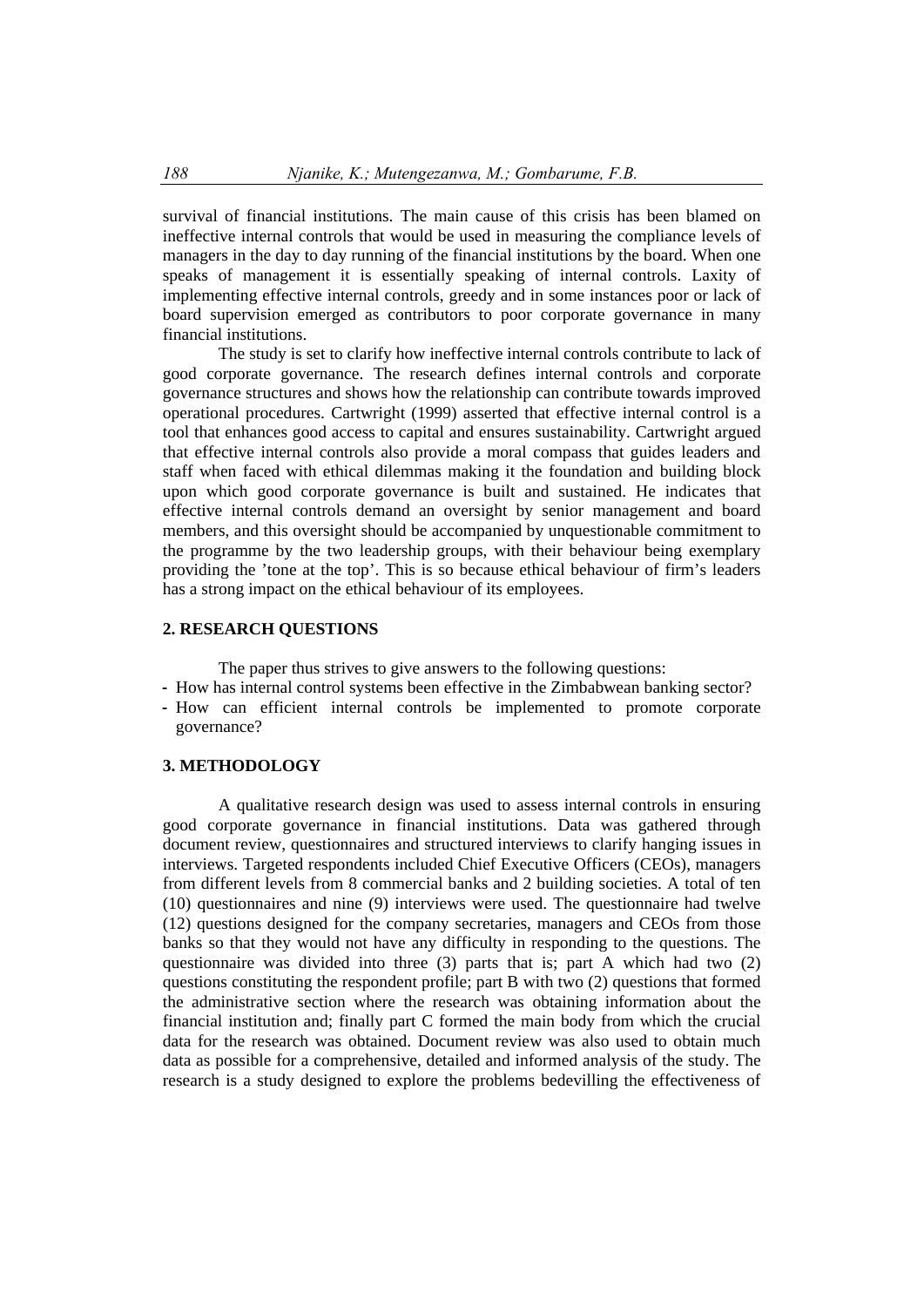internal controls in financial institutions and their consequence on the good corporate governance of these institutions.

## **4. LITERATURE REVIEW**

 According to Harvey and Brown (1998), the major components of internal controls are control environment, accounting system and control procedures. Smircich (1983) subscribes to the same sentiments by highlighting that the tone at the tog has implications on the direction taken by employees. Furthermore, Jansen (1998) pointed out that historically internal controls, has focused conforming employees' actions to the desires of management.

 An internal control system available to a firm according to Grieves (1998) consists of: management oversight and the control culture; risk recognition and assessment; control of activities and segregation of duties; information and communication and monitoring activities and correcting deficiencies.

 Control environment reflects the overall attitude, awareness and actions of the board of directors, management and stockholders. The accounting system consists of the methods, records and report on entity's transactions to provide complete, accurate and timely financial information. Finally the control procedures are essentially specific procedures put in place by management to provide assurance that the company's objectives will be met. They usually come in the form of authorizations, segregation of duties, design and use of adequate documentation and records, adequate safeguards or access to assets and independent checks on performance.

 The control environment reflects the overall attitude, awareness and actions of the BOD, management and stockholders. Borerwe (2004) consented to Deal and Kennedy (1982)'s views and defined corporate governance from the banking industry as a manner in which boards of directors govern the business affairs of individual institutions and senior management, affecting how the banks:

- run the day to day operations of the business;
- align corporate activities and behaviours with the expectation that banks will operate in safe and sound manner, compliance with laws and regulations; and
- set corporate objectives (including generating economic returns to shareholders and protect the depositor's interests.

 Robbins (1992) defines internal control systems as the whole system of controls, financial and otherwise, established by management in order to carry out the business of the enterprise in an orderly and efficient manner, ensure adherence to management, safeguard the assets and secure as far as possible the completeness and accuracy of the records. According to Khan (1994), internal controls are designed to protect an institution from loss or misuse of its assets. They also ensure that all transactions are properly authorized and thus guarantee or foster good corporate governance.

 Corporate governance has been defined as a manner in which the business of an enterprise is directed and controlled, how the corporate objectives are set and how corporate activities and expectations of the stakeholders are aligned (Coyle, 2003).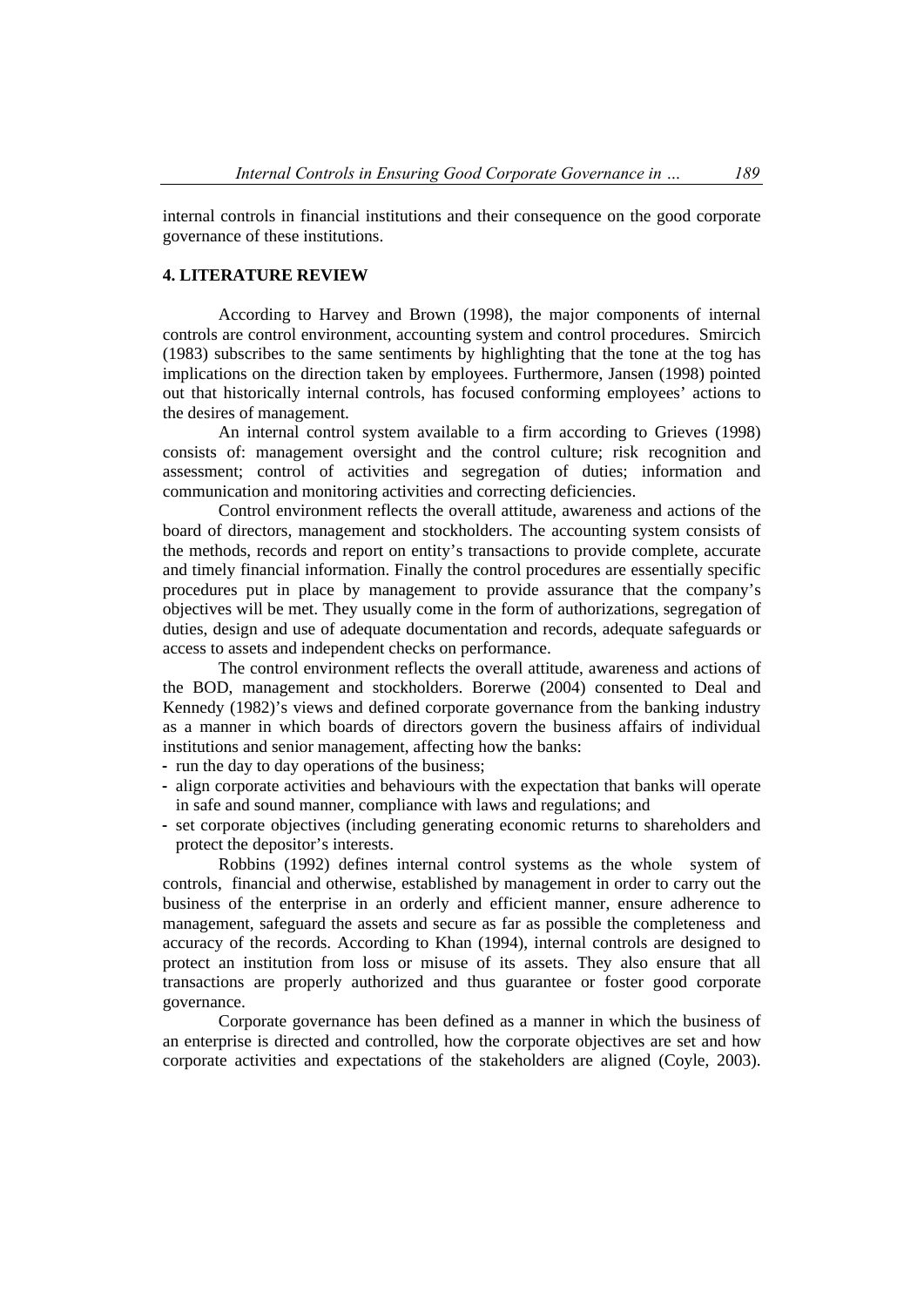Corporate governance involves the combination of the body of directors, management and controls that guide the firm.

 Borerwe (2004) reiterated that corporate governance is concerned with holding goals. The aim is to align as near as possible the interest of individuals, corporate and society this can be ensured by having effective internal control system. Magaisa (2004) supported this view when he says that effective internal control is an attempt to encourage employees, managers, board members to think about and make decisions through the doctrine of shared values.

 According to the King Report (2002) the corporate discipline, transparency, independency of board members and committees, fairness, accountability and social responsibility are the essential pillars of good corporate governance. For a corporate to achieve good corporate governance it must adopt a clear stance on the following: Strategy, Stewardship, Corporate culture, Corporate reporting, IT systems and Board operations. Pheysey (1993) added another dimension to the above definition by defining corporate governance as the way business is conducted in accordance with the shareholders desire which generally is to make as much money as possible.

 According to the Reserve Bank of Zimbabwe (RBZ) a corporate governance guideline protect the integrity of the sector and cultivates confidence within investors and deposited, conditions that result in free circulation of funds thus making it easy for banks to undertake their day to day operations without difficulties. This entails economic development as a result of free circulation of money within the economy. Magaisa (2004) substantiated the RBZ governor's statement by indicating that poorly governed financial institutions are a liability to the economy and are a functional equivalent of circulatory problem in human beings.

 Harvey and Brown (1998) are of the view that the exclusive focus of corporate governance should maximize shareholder wealth to the extent that wealth maximization conflicts with the interests of other stake holder's interests. Those interests should be ignored unless management is legally required to take interests into account. Coyle (2003) added that the main corporate governance problem is rooted in the Blake and Mouton (1985) paradigm of separation of shareholders ownership and management's control in institutions. This resulted in the emergence of the agency problem, which is the need of ensuring that management is always acting in the best interest of the shareholders rather than theirs (Davis and Militelo, 1994).

 Buchanan (1975) views the firm as a system of stakeholders operating within a larger system of a host of society that provide necessary legal and market infrastructure for the firm's activities. Khan (1994) supported this view by stating that the goal of directors and management should be maximizing total wealth creation by the firm.

 RBZ (2004) recommended that boards of commercial banks and building societies must have at least five directors. The major reason for this recommendation was that large boards are for corporate performance because they have a range of expertise to help make quality decisions and makes it difficult for powerful CEOs to dominate.

 Blake and Mouton (1985) indicated that monitoring by boards could deal with at least some problems of corporate governance. Johnson (1992) proposed that board of directors could solve agency problems if the company under performs in a health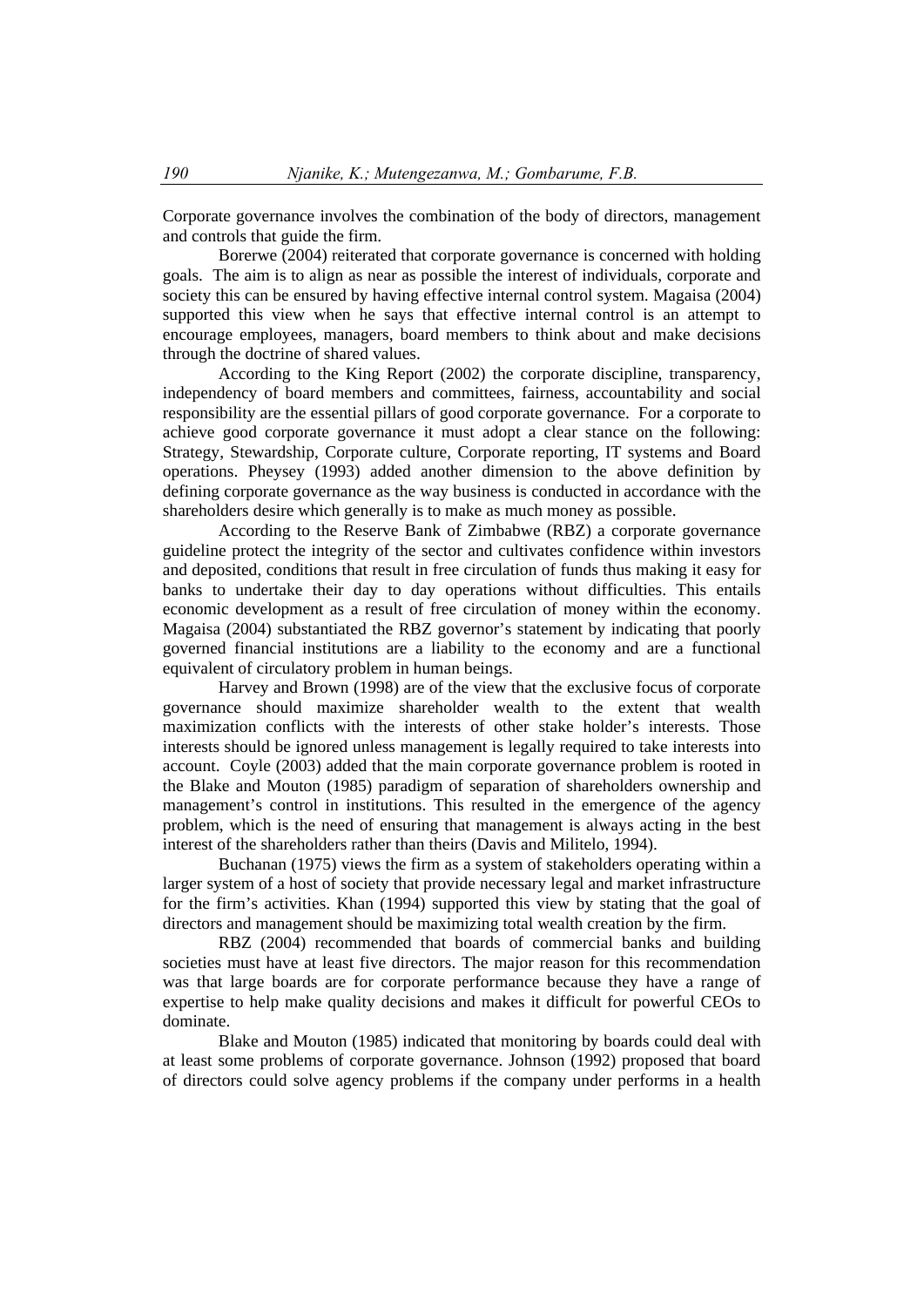industry because under this situation boards would find it easier to evaluate performance of the management. Weibach (1998) tested hypothesis advanced by Fama (1980) and discovered that outside directors behave differently from inside directors and behave differently from inside directors and boards dominated by outside directors performed better that firms with boards dominated by insider directors to remove the chief executive officer.

RBZ (2004) critique the concept of multiple appointments, the reason being directors who hold such appointments are ineffective in discharging their function to monitor managers. Magaisa (2004) concurred with this view and highlighted that members who sit on multiple boards do not have enough time to think of ways of improving the institutions in which they lead and it is very difficult for one to have the level of commitment that is necessary for effective governance to all companies it on board. King Report (2002) recommended high frequency of board meetings per annum. This suggests that meeting frequency is critical dimension of an effective board. French and Bell (1999) found that board meeting time is an important resource in improving the effectiveness of the board and most widely shared problem directors face is lack of time to carry out their duties.

 Green (1997) suggested that the board and senior management of financial institutions are responsible of financial institutions are responsible for promoting high ethical and integrity standards and for establishing a culture within the organization that emphasis and demonstrated to all levels of personnel the importance of internal controls. Khan (1994) suggests that an effective internal control system requires that there are reliable information systems in place that cover all significant activities of that bank. The systems must be secured, monitored independently and support adequate contingency arrangements Deal and Kennedy (1982) argued that effective internal control systems requires effective communication.

## **6. RESULTS**

 Responses were obtained from nine interviews and ten (10) questionnaires distributed to different banking institutions. Majority of respondents (92%) agreed that effective internal controls are an essential ingredient of good corporate governance. The remaining (8%) was of a different opinion saying corporate governance does not have any relationship with effective internal controls since some banks can outsource the services of control department.

 The argument the respondents in the affirmative gave was that when the firm adopts sound and effective internal controls it avoids the risks of poor board oversight and issue of directors who sit on the board just to selfishly enrich themselves.

 From the study, it also emerged that 80% of the banks have internal control departments, which typically includes internal audit, compliance officer, internal control unit, transaction authorization and verification. The other ones did not have such a department and relied on subcontracting services. In seven of the financial institutions investigated the function of the control unit were identified as verifying compliance with regulators, ensuring competences and accuracy of financial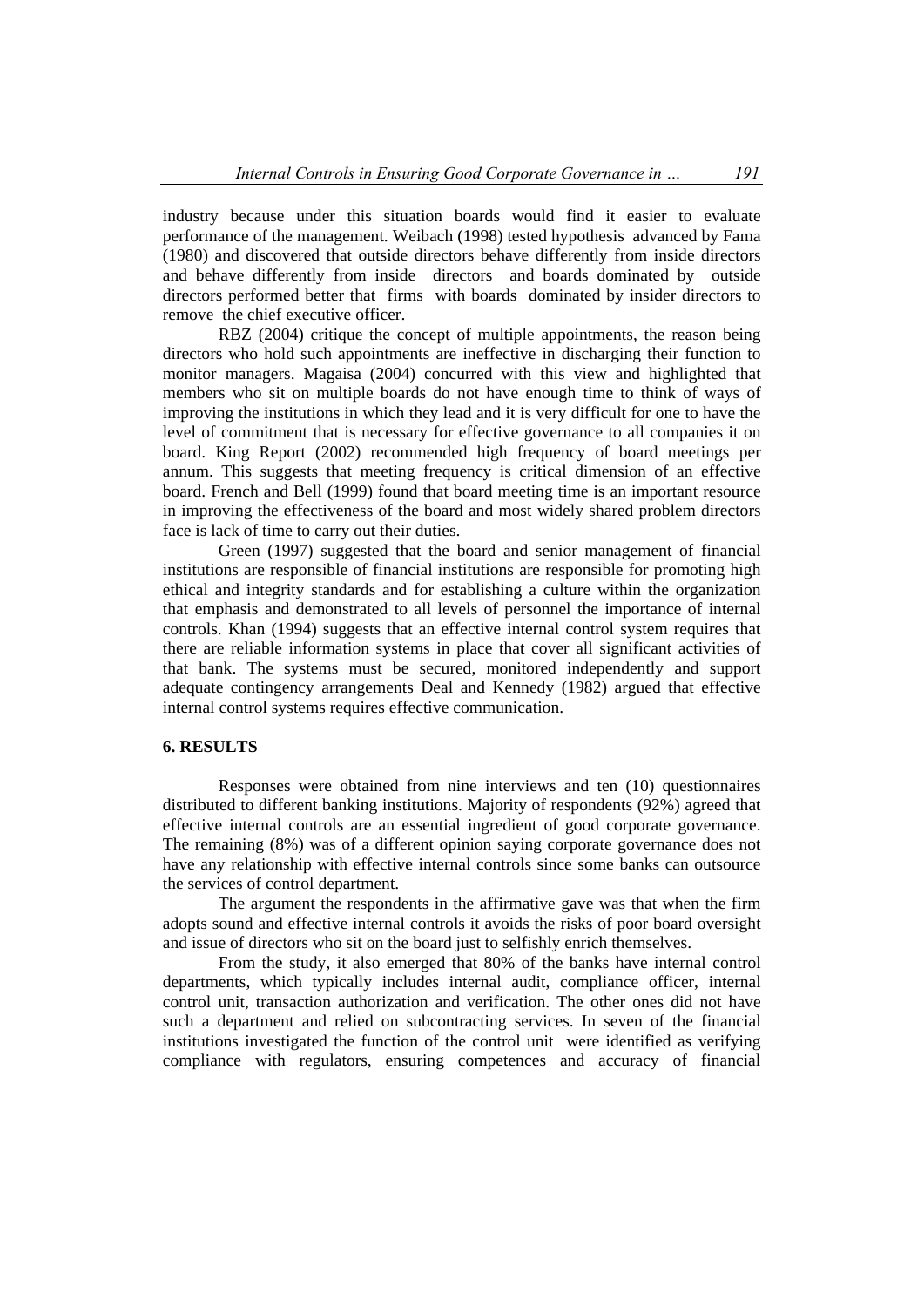statements, implementing risk management policies, reviewing related party transaction and mitigation conflict of interest and separation of duties.

 The research suggests that an internal control or internal audit department is an essential component which ensures good corporate governance. Therefore the audit committee is necessary to ensure that the banks assets are protected and that good corporate issues are respected.

 On the importance of the key elements of good corporate governance the findings were that all respondents suggested transparency, principle of responsibility, fairness and discipline. However, the principle of social responsibility had 85% and that of independence was mentioned by 77% of the respondents. This conclusion alludes to the assertion that good corporate governance is a function of several factors or elements.

 Asked on whether the banks had internal controls which aid in mitigating challenges associated with poor corporate governance all the respondents gave answers which can be classified broadly under the headlines of general and application control. Respondents indicated that general controls included staff loans policy, vacation policy, segregation of duties, lending control and physical control. It emerged that application controls are associated with computer packages. The findings indicate that a greater proportion of banks have come to realize the importance of internal control in banks so as to ensure good corporate governance in all operations of banks.

 On answering the question on how Board of Directors BOD ensures that systems of internal control continue to operate effectively and efficiently in banks the following responses were obtained:

- Risk management reviews are made
- The board sets targets in place
- The audit committee has powers to summon members to give evidence
- $\triangle$  Directors have access to the internal and external auditors
- $\triangle$  The board updates and reports from executives in meetings Respondents revealed that the cause of corporate failures in Zimbabwe was
- due to one or more of the following factors:
	- Overriding internal controls
	- Fraud
	- $\bullet$  Disregard of prudential laws and regulations
	- ❖ Overtrading
	- Failure to have substantive risk management team
	- Poor risk management practices

 The results also revealed that lack of adequate safeguards and checks, insufficient segregation of duties/responsibilities and internal control deficiencies lead to poor corporate governance. Respondents also identified excessive pressure on management by senior management, few independent non executive directors and inter twined board settings as weaknesses that occur in banks in Zimbabwe. The weaknesses centre on the ineffectiveness of he boards in ensuring adequate controls to ensure good corporate governance. Results from respondents points out hat futile internal controls systems are the major cause of corporate failures in the Zimbabwean banking system.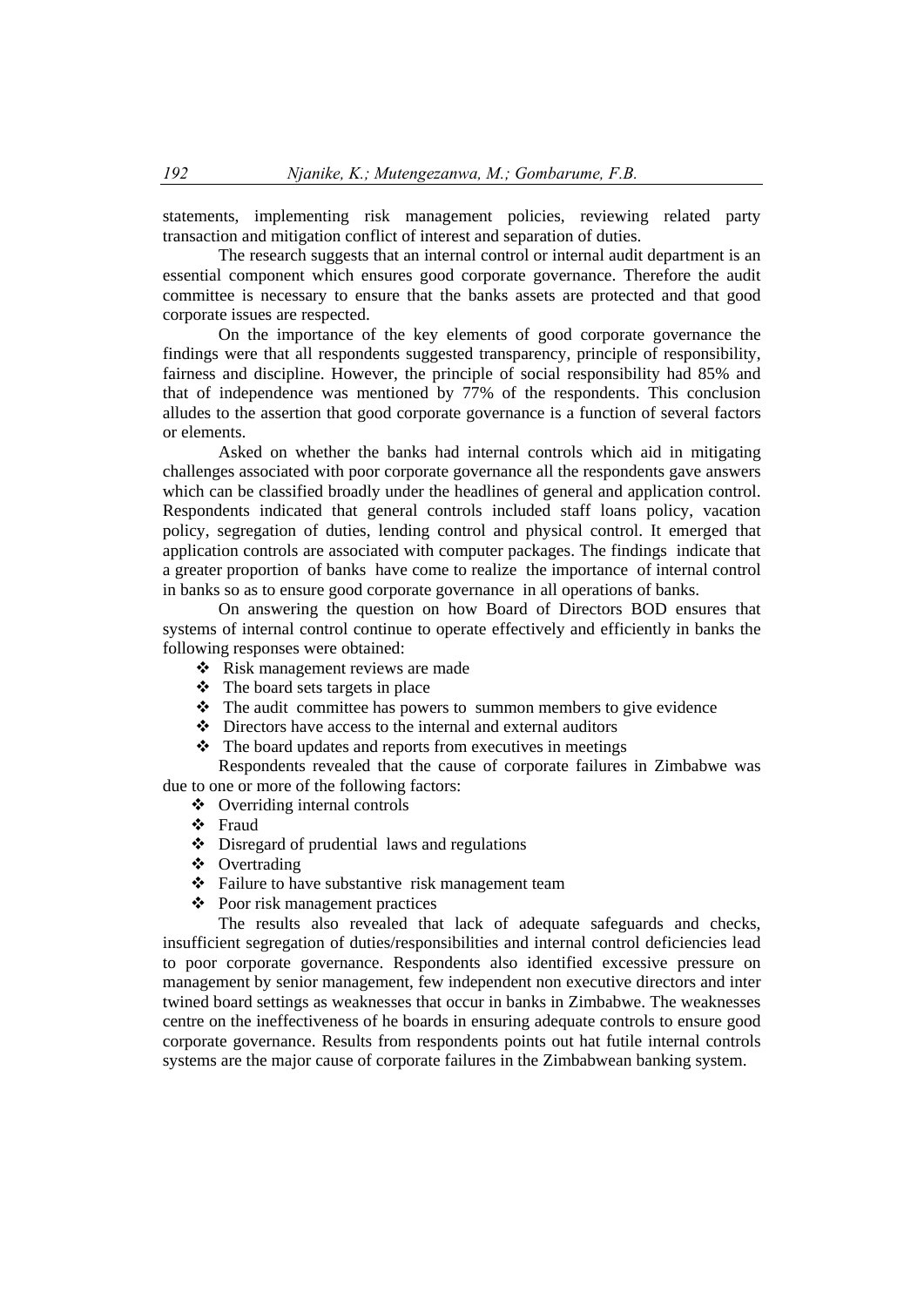On the necessary components of an effective internal control system, 69% of the respondents identified the control environment, control activities, information communication, risk assessment and monitoring as the necessary components of an effective internal control system. Respondents indicated that control environment was the heart of effective control. An analysis of the responses revealed that control activities should include approvals, verifications, reconciliations, and reviews of operating performance, security of assets and segregation of duties.

 All the respondents concurred on the definition of internal controls by Minnesota State Auditor (2007) which defined internal controls as policies and procedures designed to protect an institution from loss or misuse of its assets and also to ensure that all transactions are properly authorized and thus guarantee or foster good corporate governance. In addition to the aforesaid the respondents also indicated that:

- $\triangle$  Poor capacity utilization
- Liquidity Crunch
- $\triangle$  Poor capacity utilization
- Lack of resources both human and capital
- Poor data management
- Disintegration of systems across departments
- Stringent regulatory requirements could affect effectiveness of their internal control systems and hence corporate governance in the future

 Finally majority of the respondents indicated that although there were internal control systems in most banks their effectiveness was affected by poor supervision from the body of directors and the reasons for poor supervision by the body of directors ranged from multiple sitting on boards to what the respondents termed "fat cats" who set a the board for enriching themselves at he expense of monitoring performance of subordinates. This they resulted in poor corporate governance and subsequently poor performance of a bank indicating the positive correlation between effective internal controls and good corporate governance.

## **7. DISCUSSION**

 According to the base committee on banking supervision, focus is increasingly on the importance of internal controls to ensure good corporate governance. This heightened interest in internal controls has in part a result of significant losses incurred by several banking organizations. An analysis of the problems related to these losses indicated there could probably have been avoided had the banks maintained effective internal control systems (Financial Stability Board, 1998).

 Although most banks have effective internal controls, mediocrity of boards caused by selection on the basis of "olds boy club" rather than merit has seen these boards fail for supervise chief executive officers effectively. That is why RBZ turned down the proposal to appoint Mr D Simba as an executive director at its licensing stage due to his glaring lack of pre-requisite academic and professional qualifications as well as his questionable integrity.

 Other factors such as lack of accountability due to there no being separation of ownership and control such as where an executive director is the majority shareholder.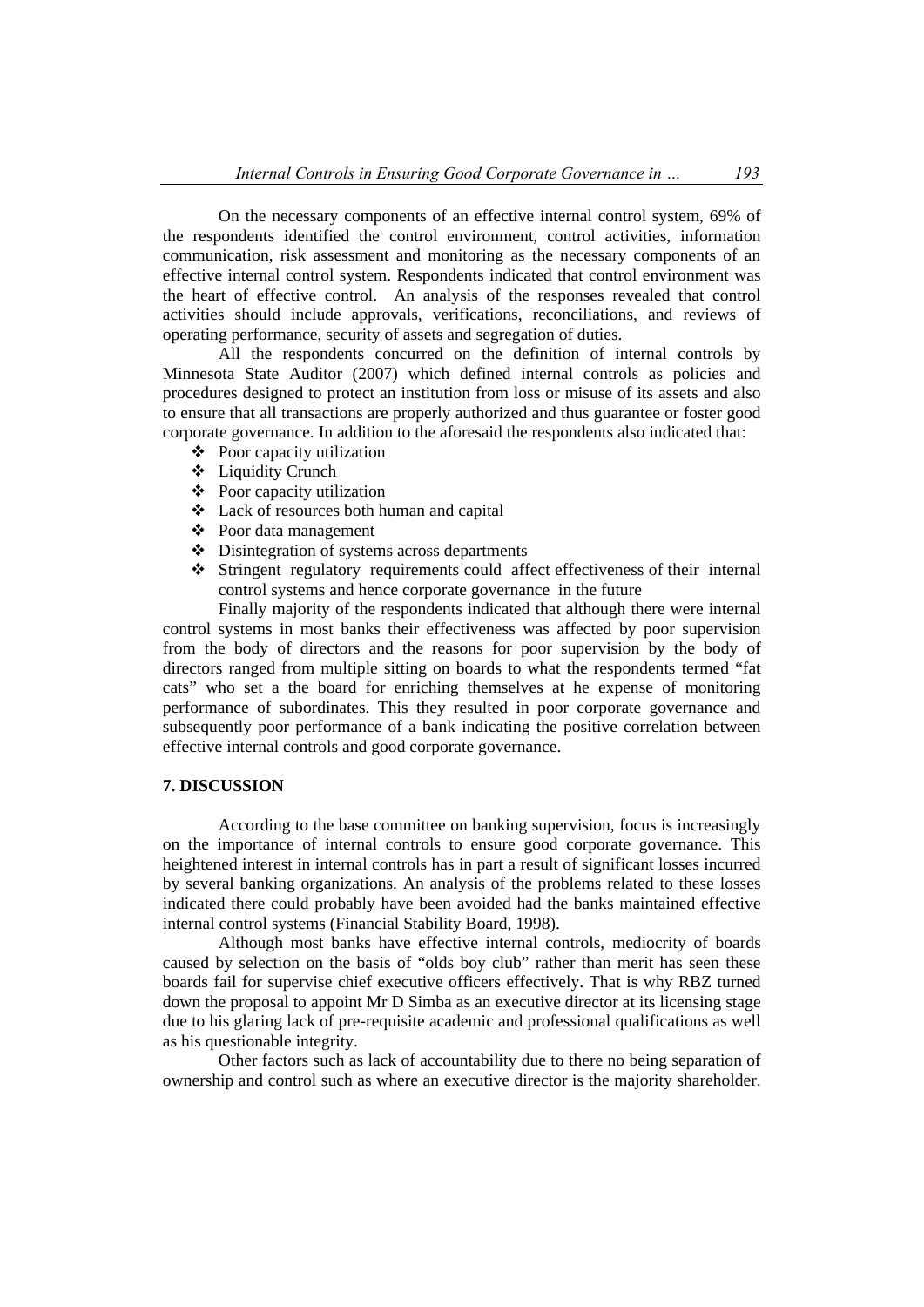This was the case before the collapse of the Barbican Bank when Dr Mtuli Ncube was the major share holder and chief executive officer. The chief executive officer dominated in the board meetings which resulted in the body of directors being a rubber stamping board.

 In the United Kingdom in 1991, the Bank of Credit and Commerce International (BCCI) collapsed due to fraud by top executives costing depositors and investors large sums of money amounting to 6 billion pounds nearly half the banks assets. In the 1970s in the US, during a period which more than 400 firms engaged in corrupt activities a commission called Tread Way or Committee of Sponsoring Organizations of the Tread Way Commission (COSO) was formed to deal specifically with financial reporting fraud. The first report was published in 1985.

 Magaisa (2004) suggests that larger boards are less effective and easier for a chief executive officer to control because as boards become too large, it becomes difficult to coordinate and process problems. This was the case with the body of directors of Trust Bank who said they were unaware of the scenario were a significant amount of the banks loans were non performing and were granted without formal agreement facilities. In his research Pheysey (1993) found a negative correlation between board and profitability of a firm.

Despite RBZ (2004) critique on multiple appointments Cook, who retired as chairman and chief executive officer of Deloitte and Touché in 1999 and sits on boards of five American companies, commented that there is considerable value being on multiple boards and the experience across boards can be of real value to governance (Cook, 2002).

 As with all other areas of financial institutions activities, body of directors has a critical role to play in overseeing internal control functions of the bank. The Basel Committee on Banking Supervision (1999) stipulates that the board should develop effective internal controls and adopt the necessary policies and procedures for conducing such. The internal should be approved and be reviewed periodically by the board.

 In other instances top management wilfully violated internal controls as they tried to be creative and innovative in order to enhance shareholder interests of profit maximizing and in their desire to please the body of directors and be rewarded for good performance. In other occasions managers will not agree with internal controls and view them as stringent measures aimed to frustrating their endeavors.

 In some case of banks such as Trust Bank of Zimbabwe, it was noted that though there were adequate internal control measures these were however principality reactive and non-proactive as these measures did not raise alarm to the board to take corrective action before the damage had been severe. Also in most instances, decoctions from such policies and procedures were not independently investigated and addressed by relevant parties. In the case of Barbican Bank the body of directors tried to "sweep the mess under the carpet" pretending that everything was well until the RBZ surveillance time exposed the precarious situation in which the bank was operating under before it went on into liquidation. According to the Reserve Bank of Zimbabwe majority of financial institutions have internal controls and if these internal controls were religiously adhered to good corporate governance would be the order of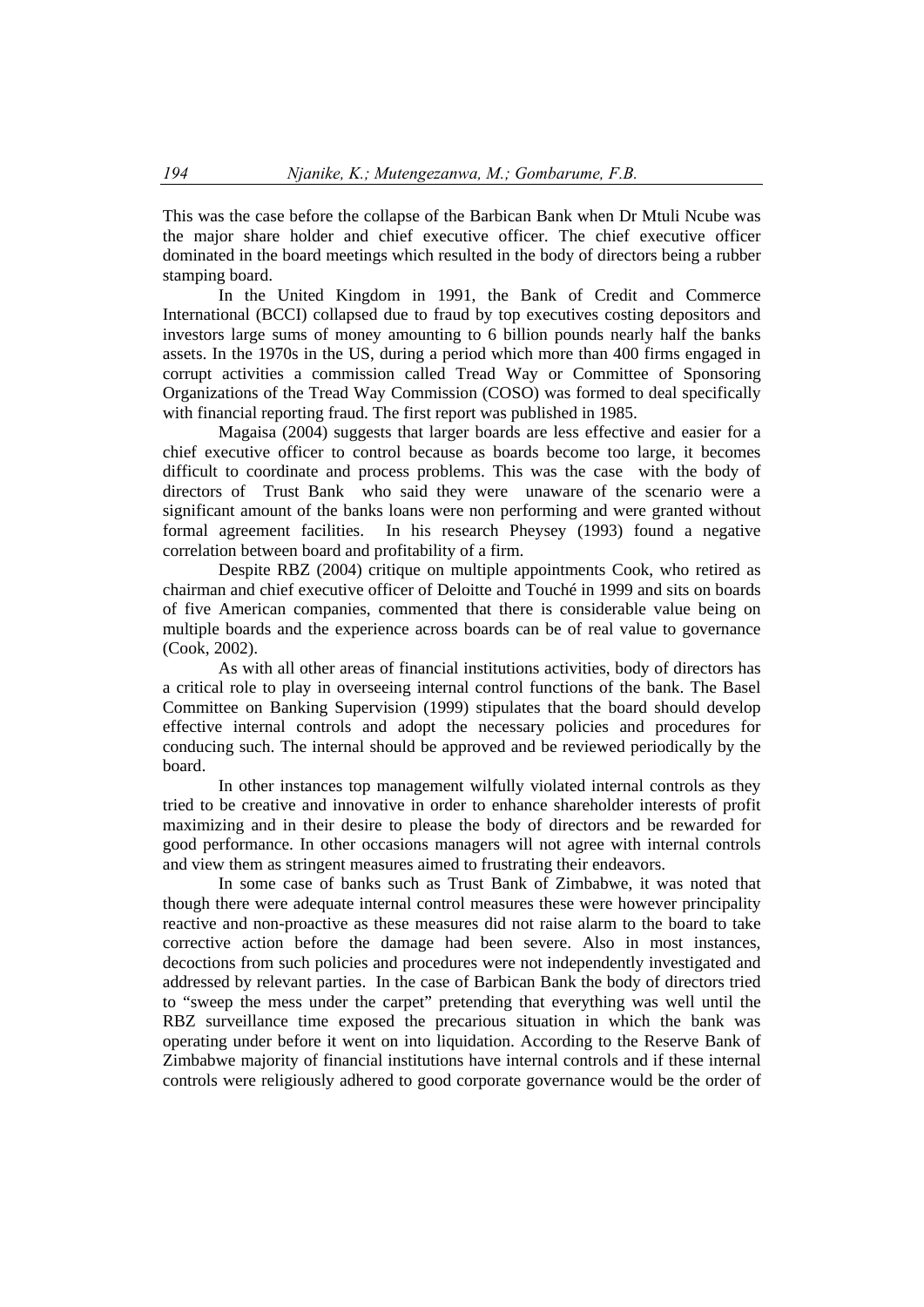the day in these financial institutions. However a number of factors discussed below have been militating against the soundly implementation of effective internal controls.

 Borerwe (2004) saw economic confusion in the last decade in Zimbabwe, insatiable appetite for riches, corruption and double standards by senior management who preach good corporate governance during the day and do not walk their talk by awarding themselves heft packages which when it comes to the attention of workers would see management as insensitive and thus they will work towards evading internal controls so that they themselves will get rich.

 There should be board oversight responsible for ensuring the following in financial institutions:

- Ensuring that senior management has not only developed but they have also implemented a properly structured internal control system.
- Periodic discussion with senior management concerning the effectiveness of the internal control system is held.
- Ensuring timely reviews of evaluations of internal controls are performed by internal and external auditors.
- Periodic checks to ensure that management has promptly acted on recommendations and concerns expressed by auditors and regulatory authorities on internal control weakness.

 For the internal controls to be effective they do not only need to be precise and well presented for everyone to know, but there also needs to be appointed compliance officers whose mandate is to oversee compliance issues. They should be equipped with necessary skills and expertise, the level of which should be commensurate with the complexity of the institutions activities. Cook (2002) suggested that the board and senior management of Banks are responsible for promoting high ethical and integrity standards and for establishing a culture within that organization that emphasizes and demonstrates to all levels of personnel the importance of internal controls. All personnel at a bank need to understand their role in the internal controls systems and be fully engaged in the system.

#### **8. CONCLUSION**

The results obtained from the research clearly support the assertion that the effectiveness internal control systems contributed to a greater extent to good corporate governance in financial institutions in Zimbabwe. Therefore effective internal controls contribute to better performance by financial institutions. The success of the system depends on positive internal control culture. Banks should have in place a comprehensive internal control management process to identify, measure, monitor and control internal control system effectiveness and compliance. There is also need for financial institutions to cultivate a culture of ethically doing business from the top management which should see this culture cascading down to he most junior worker or employee in the organization so as to promote adherence to internal controls of the organization which are essentially management tools on measuring compliance to an organizations way of doing business in a competitive environment.